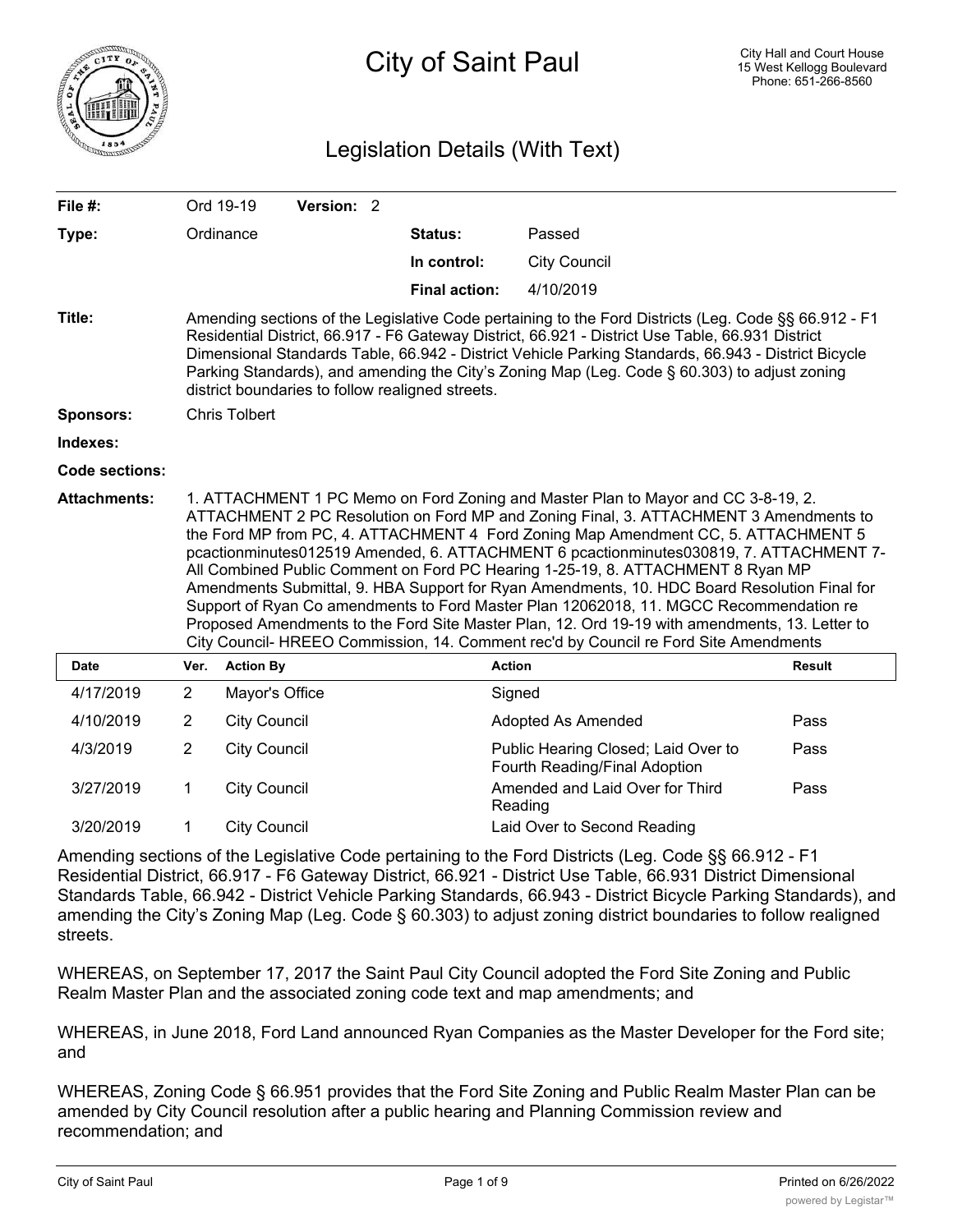WHEREAS, on October 10, 2018, Ryan Companies, with the support of Ford Land, submitted an application for proposed amendments to the Ford Site Zoning and Public Realm Master Plan, and Zoning Code amendments would be needed for consistency with some of the proposed amendments; and

WHEREAS, the Comprehensive and Neighborhood Planning Committee, on October 31, 2018, forwarded its recommendation to the Saint Paul Planning Commission for initiation of a zoning study for Zoning Code amendments corresponding to proposed amendments to the Ford Site Zoning and Public Realm Master Plan; and

WHEREAS, the Saint Paul Planning Commission, on November 16, 2018, initiated a zoning study to consider Zoning Code amendments related to proposed amendments to the Ford Site Zoning and Public Realm Master Plan; released the MP and zoning text amendments for public review; and set a public hearing for January 25, 2019 for proposed amendments to the Ford Site Zoning and Public Realm Master Plan and for related zoning text and map amendments; and

WHEREAS, the Saint Paul Planning Commission, on January 25, 2019, held a public hearing on the proposed amendments to the Ford Site Zoning and Public Realm Master Plan and zoning text and map amendments, notice of which was published in the St. Paul Legal Ledger on January 10, 2019 and held the public record open for written comments until January 28, 2019; and

WHEREAS, the Saint Paul Planning Commission referred the proposed amendments to the Zoning Code text and maps, and to the Ford Site Zoning and Public Realm Master Plan, and public testimony back to a joint meeting of the Comprehensive and Neighborhood Planning Committees for review and consideration at their February 20, 2019 and February 27, 2019 meetings; and

WHEREAS, the Comprehensive and Neighborhood Planning Committees forwarded their recommendation and rationale for amendments to the Saint Paul Zoning Code, and to the Ford Site Zoning and Public Realm Master Plan, in a March 1, 2019, memorandum to the Saint Paul Planning Commission; and

WHEREAS, the Planning Commission, on March 8, 2019, based upon the Committee memorandum and public testimony received, recommended to the City Council certain amendments to the Ford Site Zoning and Public Realm Master Plan as well as amendments to Zoning Code § 66.900 Ford Districts, and to the zoning map for the Ford site;

NOW, THEREFORE THE COUNCIL OF THE CITY OF SAINT PAUL DOES ORDAIN:

That Saint Paul Code of Ordinances Article IX, § 66.900 Ford Districts is hereby amended to read as follows:

## **Section 1.**

#### **Sec. 66.912. Intent, F1 river residential district.**

The F1 river residential district provides for high quality one-family, two-family and multi-family dwellings unit homes with two (2) up to six (6) dwelling units each and rear carriage house dwellings with an additional one (1) to two (2) dwelling units in a combined garage structure. The district is characterized by deep setbacks from Mississippi River Boulevard, consistent with the historic form along the parkway.

# **Section 2.**

### **Sec. 66.917. Intent, F6 gateway district.**

The F6 gateway district is intended to serve as the main entrance and economic heart of the Ford redevelopment site. The district provides for a variety of business and office uses independently or in combination with retail and service establishments. Limited employment-supporting housing, and civic and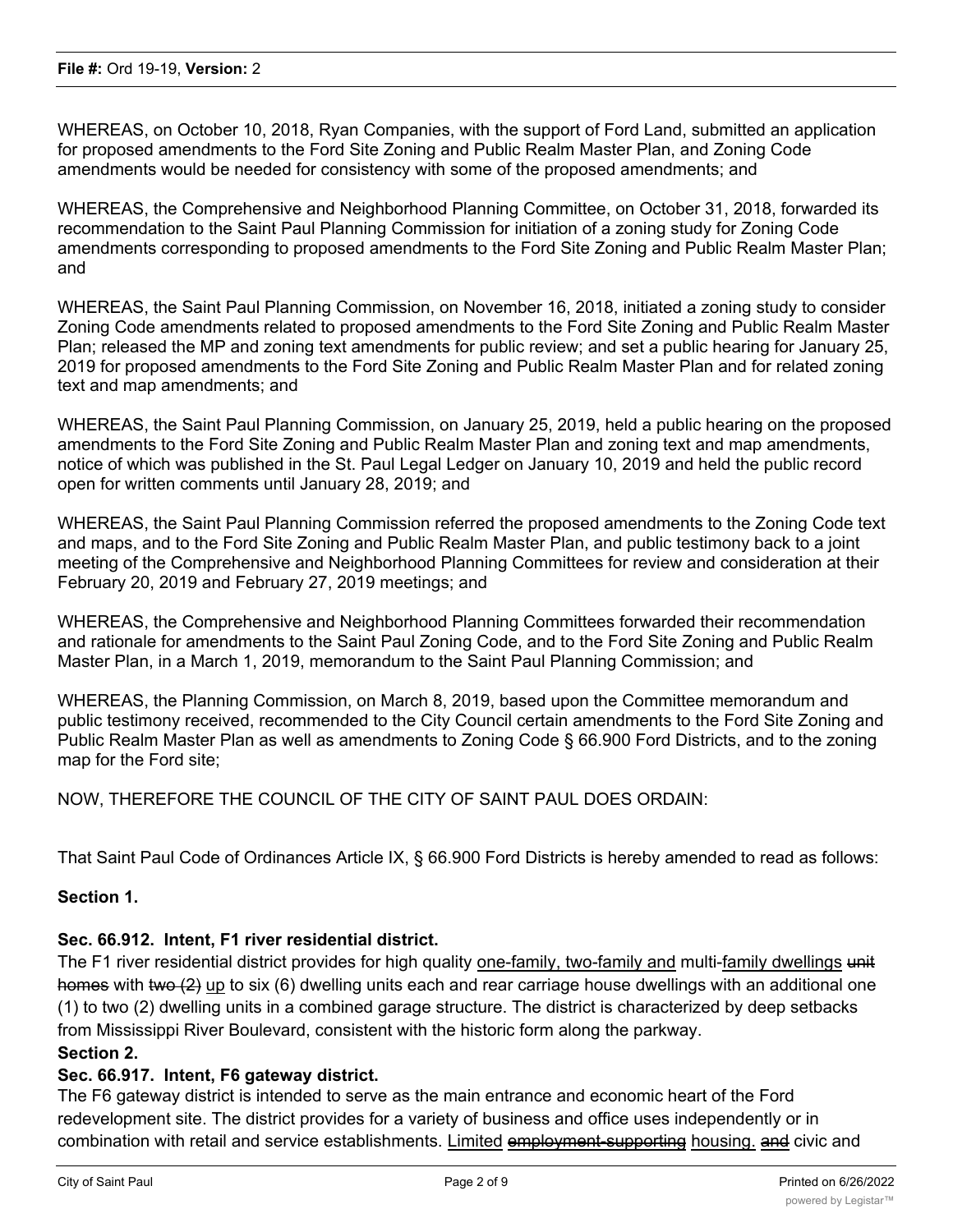educational uses may also be present. The district is focused on employment activity and complementary work force services.

# **Section 3.**

### **Sec. 66.921. Ford district use table.**

Table 66.921, Ford district uses, lists all permitted and conditional uses in the F1-F6 Ford districts, and notes applicable development standards and conditions.

| Use                                                      | lF1                     | lF2                     | IF3                   | IF4                     | IF <sub>5</sub>         | IF6         | <b>Definition</b><br>(d)<br><b>Standards</b><br>(s) |
|----------------------------------------------------------|-------------------------|-------------------------|-----------------------|-------------------------|-------------------------|-------------|-----------------------------------------------------|
| <b>Residential Uses</b>                                  |                         |                         |                       |                         |                         |             |                                                     |
| <b>Dwellings</b>                                         |                         |                         |                       |                         |                         |             |                                                     |
| One-family dwelling                                      | $\overline{\mathsf{P}}$ |                         |                       |                         |                         |             | $\overline{\texttt{d}}$                             |
| Two-family dwelling                                      | Þ                       |                         |                       |                         |                         |             | (d)                                                 |
| Multiple-family dwelling<br>P                            |                         | P                       | Þ                     | $\mathsf P$             | ΙP                      | P           | (d)                                                 |
| Carriage house dwelling                                  | P                       | P                       |                       |                         |                         |             | (d)                                                 |
| <b>Mixed Commercial-Residential Uses</b>                 |                         |                         |                       |                         |                         |             |                                                     |
| Home occupation                                          | P                       | P                       | P                     | P                       | P                       | $\mathsf P$ | (d), (s)                                            |
| Live-work unit                                           |                         | P                       | Þ                     | P                       | ΙP                      | $\mathsf P$ | (d), (s)                                            |
| Mixed residential and commercial use                     |                         | P                       | P                     | P                       | $\overline{\mathsf{P}}$ | P           |                                                     |
| Congregate Living                                        |                         |                         |                       |                         |                         |             |                                                     |
| Adult care home                                          |                         | Ρ                       | P                     | P                       | ΙP                      | P           | (d)                                                 |
| Community residential facility, licensed<br>correctional |                         | $\overline{\text{C}}$   | $\overline{\text{C}}$ | $\overline{\mathsf{C}}$ |                         |             | (d), (s)                                            |
| Dormitory                                                |                         |                         |                       | P                       | ΙP                      |             | (d), (s)                                            |
| <b>Emergency housing facility</b>                        |                         | Ć                       | Ć                     | C                       |                         |             | (d), (s)                                            |
| Foster home                                              | Þ                       | P                       | Þ                     | P                       |                         |             | (d)                                                 |
| Shareable housing                                        |                         | P                       | Þ                     | P                       | ΙP                      |             | (d)                                                 |
| Shelter for battered persons                             | P/C                     | P/C                     | P/C                   | P/C                     | P/C                     |             | (d), (s)                                            |
| Sober house                                              | P/C                     | P/C                     | P/C                   | P/C                     | P/C                     |             | (d), (s)                                            |
| Supportive housing facility                              | P/C                     | P                       | P                     | P                       | ΙP                      |             | (d), (s)                                            |
| <b>Civic and Institutional Uses</b>                      |                         |                         |                       |                         |                         |             |                                                     |
| Club, fraternal organization, lodge hall                 |                         | P                       | ΙP                    | ΙP                      | ΙP                      |             | (d)                                                 |
| College, university, specialty school                    |                         | $\overline{\mathsf{P}}$ | ╔                     | $\overline{\mathsf{P}}$ | $\overline{\mathsf{P}}$ | P           | (d), (s)                                            |
| Day care, primary and secondary school                   |                         | P                       | P                     | P                       | ΙP                      | P           | (d), (s)                                            |
| Public library, museum                                   | P                       | P                       | P                     | P                       | ΙP                      | P           |                                                     |
| Public and private park, playground                      | P                       | P                       | P                     | P                       | IP                      | P           |                                                     |
| Recreation, noncommercial                                |                         | P                       | P                     | P                       | ΙP                      | P           | (d)                                                 |
| Religious institution, place of worship                  |                         | P                       | P                     | P                       | $\overline{\mathsf{P}}$ | P           | (d)                                                 |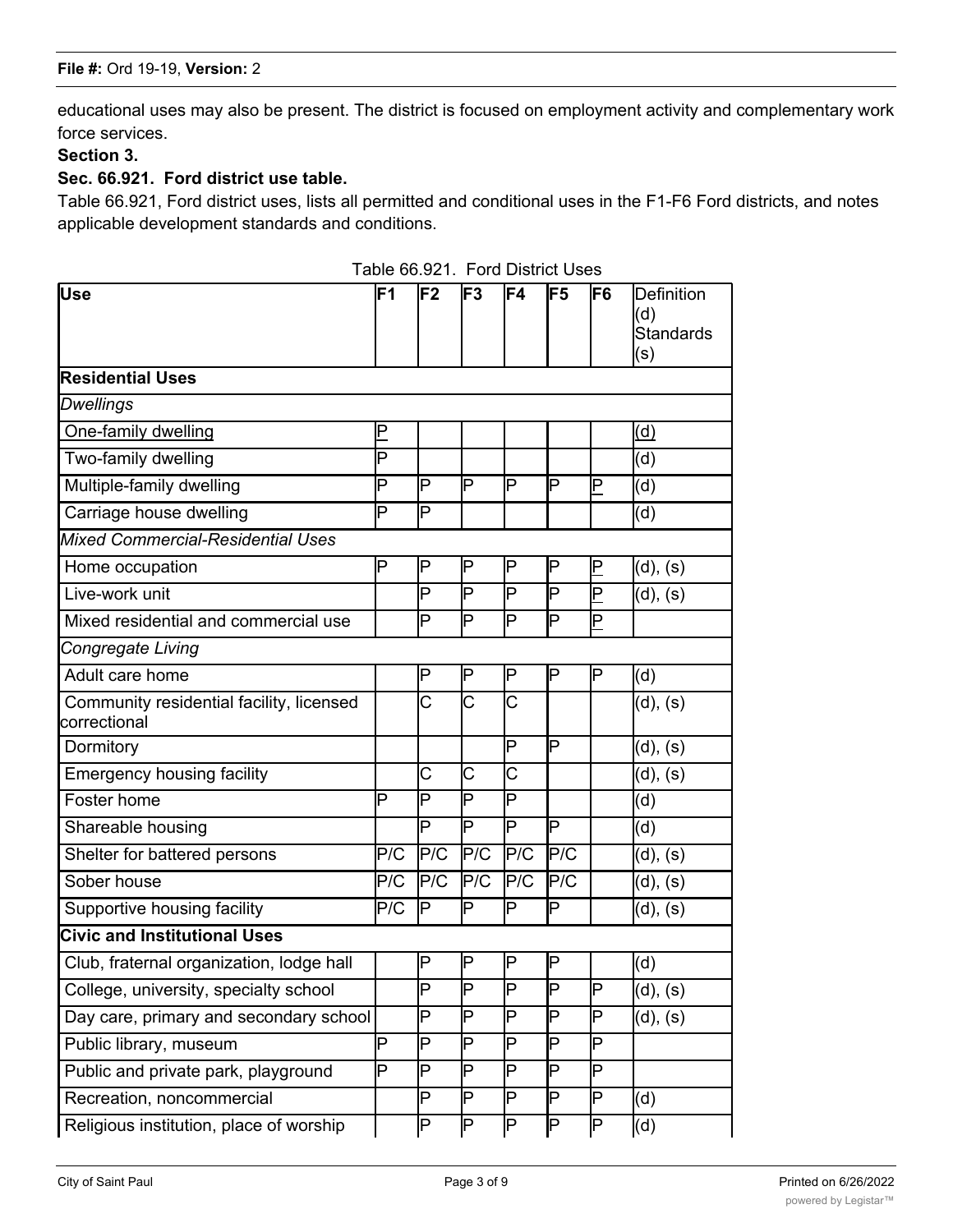| <b>Public Services and Utilities</b>                |     |             |     |                         |                         |                |                        |
|-----------------------------------------------------|-----|-------------|-----|-------------------------|-------------------------|----------------|------------------------|
| Antenna, cellular telephone                         | P/C | P/C         | P/C | P/C                     | P/C                     | P/C            | (d), (s)               |
| Electric transformer or gas regulator<br>substation |     |             | P   | P                       | P                       | P              | (s)                    |
| Municipal building or use                           | P   | ΙP          | IΡ  | P                       | P                       | P              | (s)                    |
| Public utility heating or cooling plant             |     | ΙP          | ΙP  | P                       | P                       | Þ              |                        |
| Utility or public service building                  | P   | ΙP          | Þ   | P                       | P                       | P              | (d), (s)               |
| <b>Commercial Uses</b>                              |     |             |     |                         |                         |                |                        |
| <b>Office, Retail and Service Uses</b>              |     |             |     |                         |                         |                |                        |
| General office, studio                              |     | ℙ           | ΙP  | P                       | P                       | P              | (d)                    |
| General retail                                      |     | Þ           | Þ   | P                       | P                       | P              | (d)                    |
| Service business, general                           |     | P           | P   | P                       | P                       | P              | (d)                    |
| Service business with showroom or<br>workshop       |     | P           | Þ   | P                       | P                       | P              | (d)                    |
| Animal day care                                     |     |             |     |                         | P                       | P              | (d), (s)               |
| <b>Business sales and services</b>                  |     |             |     |                         | P                       | Þ              | (d)                    |
| Dry cleaning, commercial laundry                    |     |             | Þ   | P                       | P                       |                |                        |
| Farmers market                                      |     | P/C         | P/C | P/C                     | P/C                     | P/C            | (d), (s)               |
| Garden center, outdoor                              |     |             | P   | P                       | P                       | P              | (d)                    |
| Greenhouse                                          |     |             |     | P                       | P                       | P              | (d), (s)               |
| Hospital                                            |     |             |     | P                       | P                       | P              | (d)                    |
| Mortuary, funeral home                              |     |             |     | P                       | P                       | Þ              |                        |
| Outdoor commercial use                              |     |             | P/C | P/C                     | P/C                     | P/C            | (d), (s)               |
| Package delivery service                            |     |             |     |                         | P                       | P              | (d)                    |
| Small engine repair, automotive bench<br>lwork      |     |             |     |                         | P                       | P              |                        |
| Veterinary clinic                                   |     | ℙ           | IP  | ΙP                      | IP                      | P              | (d), (s)               |
| <b>Food and Beverages</b>                           |     |             |     |                         |                         |                |                        |
| Bar                                                 |     |             |     | P/C                     | P/C                     | P/C            | (d), (s)               |
| Brew on premises store                              |     |             | P   | P                       | P                       | P              | (d), (s)               |
| Coffee shop, tea house                              |     | P           | P   | P                       | P                       | P              | (d)                    |
| Restaurant                                          |     | Þ           | Þ   | P                       | P                       | P              | (d), (s)               |
| Restaurant, fast-food                               |     |             |     |                         | P/C                     | P/C            | (d), (s)               |
| Commercial Recreation, Entertainment and Lodging    |     |             |     |                         |                         |                |                        |
| Bed and breakfast residence                         | P   |             |     |                         |                         |                | (d), (s)               |
| Health/sports club                                  |     |             | Þ   | P                       | P                       | P              | (d)                    |
| Hotel, inn                                          |     |             | Þ   | $\overline{\mathsf{P}}$ | $\overline{\mathsf{P}}$ | $\overline{P}$ |                        |
| Indoor recreation                                   |     |             | C   | C                       | C                       | C              | (d), (s)               |
| Reception hall/rental hall                          |     |             | Ć   | C                       | P                       | P              |                        |
| Short-term rental dwelling unit                     |     | $P/C$ $P/C$ | P/C | P/C                     |                         |                | $P/C$ $P/C$ $(d), (s)$ |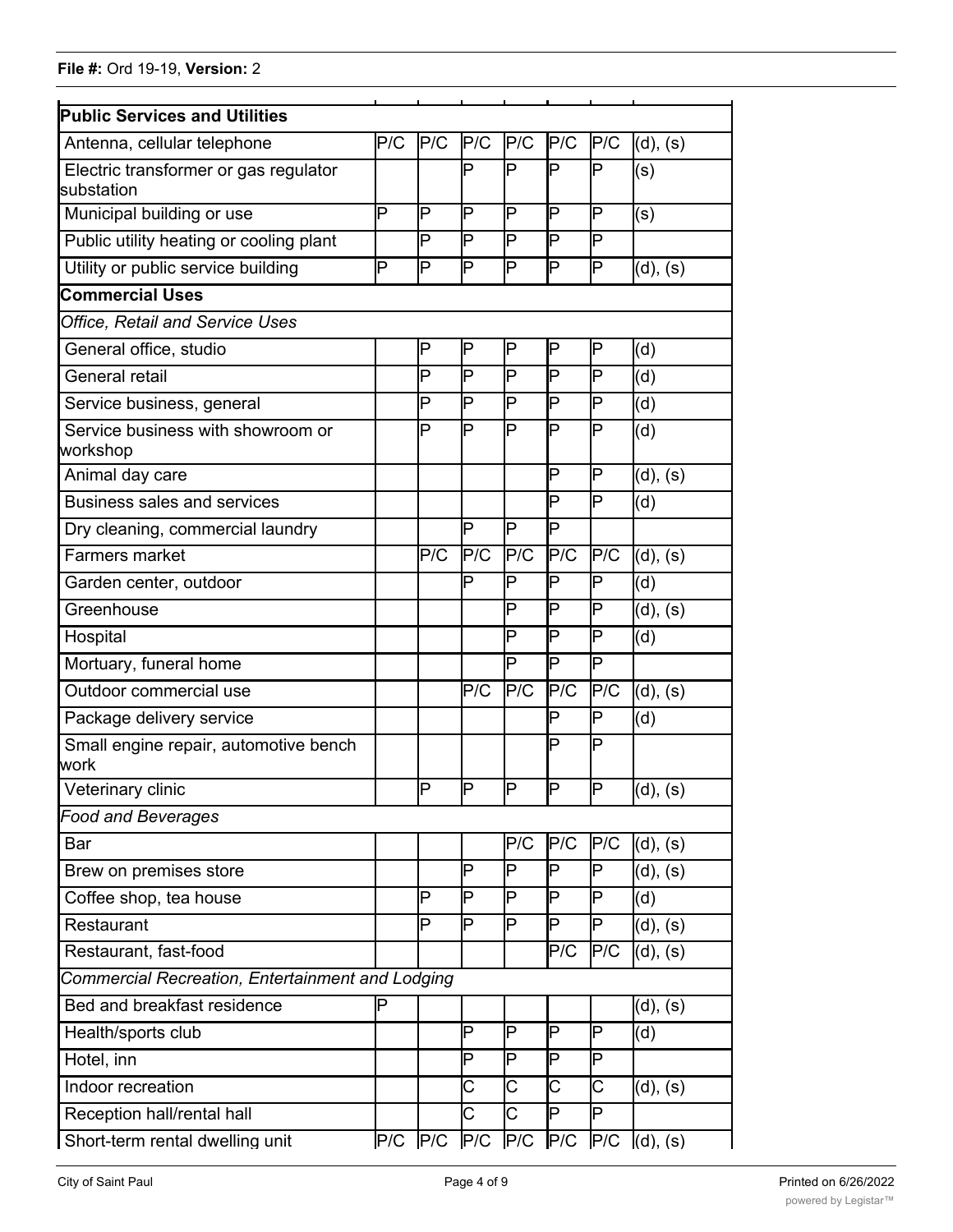| Theater, assembly hall, concert hall            |                       |    | Ć                     | Ć                     | С                     | C |                                         |
|-------------------------------------------------|-----------------------|----|-----------------------|-----------------------|-----------------------|---|-----------------------------------------|
| <b>Automobile Services</b>                      |                       |    |                       |                       |                       |   |                                         |
| Auto convenience market                         |                       |    |                       |                       | С                     |   | (d), (s)                                |
| Auto service station, auto specialty store      |                       |    |                       |                       | $\overline{\text{c}}$ |   | (d), (s)                                |
| Auto repair station                             |                       |    |                       |                       | Ć                     |   | (d), (s)                                |
| Auto sales, indoor                              |                       |    |                       |                       | С                     |   |                                         |
| Car wash, detailing                             |                       |    |                       |                       | $\overline{\text{c}}$ |   | (s)                                     |
| <b>Parking Facilities</b>                       |                       |    |                       |                       |                       |   |                                         |
| Parking facility, commercial                    |                       | С  | С                     | С                     | С                     | С | (d)                                     |
| Transportation                                  |                       |    |                       |                       |                       |   |                                         |
| Bus or rail passenger station                   |                       |    |                       | С                     | С                     | C |                                         |
| Railroad right-of-way                           | $\overline{\text{C}}$ | C  | $\overline{\text{C}}$ | $\overline{\text{C}}$ | P                     | P | (s)                                     |
| Limited Production, Processing and Storage      |                       |    |                       |                       |                       |   |                                         |
| Agriculture                                     | P                     | ΙP | ΙP                    | ļΡ                    | P                     | P | (d), (s)                                |
| Brewery, craft                                  |                       | Þ  | ΙP                    | Þ                     | P                     | P | (d)                                     |
| Distillery, craft                               |                       |    | Þ                     | ΙP                    | P                     | P | (d)                                     |
| Finishing shop                                  |                       |    |                       |                       | P                     | P | (d), (s)                                |
| Limited production and processing               |                       |    | Þ                     | P                     | P                     | P | (d), (s)                                |
| Mail order house                                |                       |    | Þ                     | Þ                     | P                     | Þ |                                         |
| Printing and publishing                         |                       |    | Þ                     | Þ                     | P                     | P |                                         |
| Recycling drop-off station                      |                       |    |                       |                       | С                     | C | (d), (s)                                |
| Research, development and testing<br>laboratory |                       |    |                       |                       | P                     | P |                                         |
| Wholesale establishment                         |                       |    |                       |                       | P                     |   | (d)                                     |
| Winery, craft                                   |                       | P  | ΙP                    | P                     | P                     | P | (d)                                     |
| <b>Accessory Uses</b>                           |                       |    |                       |                       |                       |   |                                         |
| Accessory use                                   | P                     | P  | IΡ                    | P                     | P                     | P | (d), (s)                                |
| Dwelling unit, accessory                        | Ρ                     |    |                       |                       |                       |   | $\overline{(\mathsf{d}), (\mathsf{s})}$ |
|                                                 |                       |    |                       |                       |                       |   |                                         |
|                                                 |                       |    |                       |                       |                       |   |                                         |

P - Permitted use C - Conditional use requiring a conditional use permit

Notes to table 66.921, Ford district uses:

(d) Definition for the use in Chapter 65, Land Use Definitions and Development Standards.

(s) Standards and conditions for the use in Chapter 65, Land Use Definitions and Development Standards. **Section 4.**

# **Sec. 66.931. Ford district dimensional standards table.**

Table 66.931, Ford district dimensional standards, sets forth density and dimensional standards that are specific to Ford districts. These standards are in addition to the provisions of chapter 63, regulations of general applicability. Where an existing building does not conform to the following requirements, the building may be expanded without fully meeting the requirements as long as the expansion does not increase the nonconformity.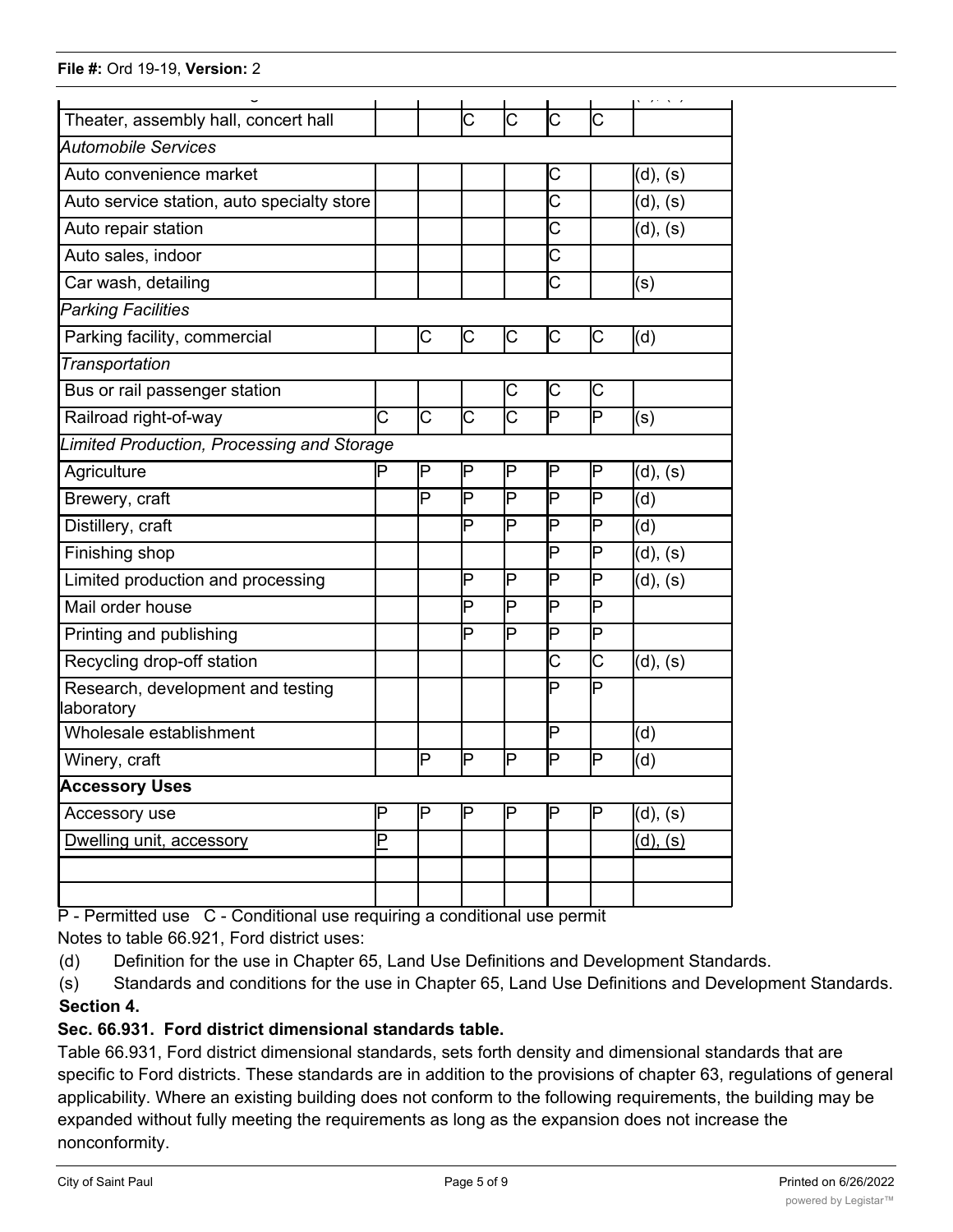|  |  |  | Table 66.931. Ford District Dimensional Standards |  |
|--|--|--|---------------------------------------------------|--|
|--|--|--|---------------------------------------------------|--|

| <b>Building Type by</b><br>Zoning District (a) | <b>Floor Area</b><br>Ratio Min.<br>- Max | Lot<br>Width<br>Min.<br>(feet) | <b>Building</b><br>Width<br>Max.<br>(feet) | (feet)          |                     | <b>Building HeisMax.</b><br>s |                                  |                                      |  | Lot<br>Covera<br>ge by<br><b>Building</b> |  | <b>Building Setba</b><br>$(\text{feet})$ (e) |
|------------------------------------------------|------------------------------------------|--------------------------------|--------------------------------------------|-----------------|---------------------|-------------------------------|----------------------------------|--------------------------------------|--|-------------------------------------------|--|----------------------------------------------|
|                                                |                                          |                                |                                            | Min.            | Max.                |                               | Min.-<br>Max.                    | <b>ROW</b> ( <i>Interior</i><br>Min. |  |                                           |  |                                              |
| <b>IF1</b> river residential                   |                                          |                                |                                            |                 |                     |                               |                                  |                                      |  |                                           |  |                                              |
| One-family<br>dwelling                         | $0.25 - 1.5$                             | 60                             | 60                                         | 20              | 30                  | 40%                           | $10 - 4010$<br>$\left( q\right)$ |                                      |  |                                           |  |                                              |
| Multi-unit home                                | $0.25 - 1.5$                             | 80                             | 60                                         | 20              | 48                  | 40%                           | $10 - 40$ 10<br>(g)              |                                      |  |                                           |  |                                              |
| Carriage house                                 | $0.25 - 1.5$                             | ln/a                           | 60                                         | n/a             | 30                  | 40%                           | $10 - 206(h)$<br>(g)             |                                      |  |                                           |  |                                              |
| <b>F2</b> residential mixed low                |                                          |                                |                                            |                 |                     |                               |                                  |                                      |  |                                           |  |                                              |
| Townhouse,<br>Irowhouse                        | $1.0 - 2.0$                              | 30                             | 150                                        | 30              | 55                  | 50%                           | $10 - 206(h)$                    |                                      |  |                                           |  |                                              |
| Multifamily low                                | $1.0 - 2.0$                              | 60                             | 200                                        | 30              | 55                  | 70%                           | $10 - 206(h)$                    |                                      |  |                                           |  |                                              |
| Carriage house                                 | $1.0 - 2.0$                              | n/a                            | 60                                         | n/a             | 30                  | per main<br>building          | $10 - 206(h)$                    |                                      |  |                                           |  |                                              |
| Live/work                                      | $1.0 - 2.0$                              | 30                             | 150                                        | $\overline{30}$ | 55                  | 70%                           | $5 - 20$ 6 (h)                   |                                      |  |                                           |  |                                              |
| Nonresidential or<br>Imixed                    | $1.0 - 2.0$                              | n/a                            | 500                                        | 30              | 55                  | 70%                           | $5 - 15$ 6 (h)                   |                                      |  |                                           |  |                                              |
| <b>F3</b> residential mixed mid                |                                          |                                |                                            |                 |                     |                               |                                  |                                      |  |                                           |  |                                              |
| Townhouse,<br>rowhouse                         | $2.01.0 -$<br>4.0                        | 30                             | 150                                        |                 | 40 30 65 (b) 50%    |                               | $10 - 206(h)$                    |                                      |  |                                           |  |                                              |
| Multifamily                                    | $2.0 - 4.0$                              | 60                             | ln/a                                       | 40              | 65 (b) 70%          |                               | $10 - 206(h)$                    |                                      |  |                                           |  |                                              |
| Live/work                                      | $2.0 - 4.0$                              | 30                             | 150                                        | 40              | 65 (b) 70%          |                               | $5 - 20$                         | 6(h)                                 |  |                                           |  |                                              |
| Nonresidential or<br><b>mixed</b>              | $2.0 - 4.0$                              | n/a                            | 500                                        | 40              | 65 (b) 70%          |                               | $\overline{5}$ - 15              | 6(h)                                 |  |                                           |  |                                              |
| <b>F4</b> residential mixed high               |                                          |                                |                                            |                 |                     |                               |                                  |                                      |  |                                           |  |                                              |
| Townhouse,<br>rowhouse                         | $3.0 - 6.0$                              | 30                             | 150                                        | 48              | 75 (c) 50%          |                               | $10 - 206(h)$                    |                                      |  |                                           |  |                                              |
| Multifamily<br>medium                          | $3.0 - 6.0$                              | n/a                            | ln/a                                       | 48              | 75 (c) 70%          |                               | $10 - 206(h)$                    |                                      |  |                                           |  |                                              |
| Live/work                                      | $3.0 - 6.0$                              | 30                             | 150                                        | 48              | 75 (c) 70%          |                               | 5 - 20                           | 6(h)                                 |  |                                           |  |                                              |
| Nonresidential or<br>mixed                     | $3.0 - 6.0$                              | ln/a                           | 500                                        | 48              | 75 (c) 70%          |                               | 5 - 15                           | 6(h)                                 |  |                                           |  |                                              |
| <b>F5</b> business mixed                       |                                          |                                |                                            |                 |                     |                               |                                  |                                      |  |                                           |  |                                              |
| Nonresidential or<br>mixed                     | $2.0 - 4.0$                              | ln/a                           | 500                                        | 40              | 75 (d) 70%<br>65(d) |                               | $5 - 15$ 6 (h)                   |                                      |  |                                           |  |                                              |
| F6 gateway                                     |                                          |                                |                                            |                 |                     |                               |                                  |                                      |  |                                           |  |                                              |
| Nonresidential or<br>mixed                     | $1.0 - 3.0$                              | ln/a                           | 500                                        | 30              | 65                  | 70%                           | $5 - 15$ 6 (h)                   |                                      |  |                                           |  |                                              |
| Min. - Minimum                                 | Max. - Maximum                           |                                |                                            |                 |                     | ROW - Public Right-of-Way     |                                  | $\overline{n/a}$ - not applicable    |  |                                           |  |                                              |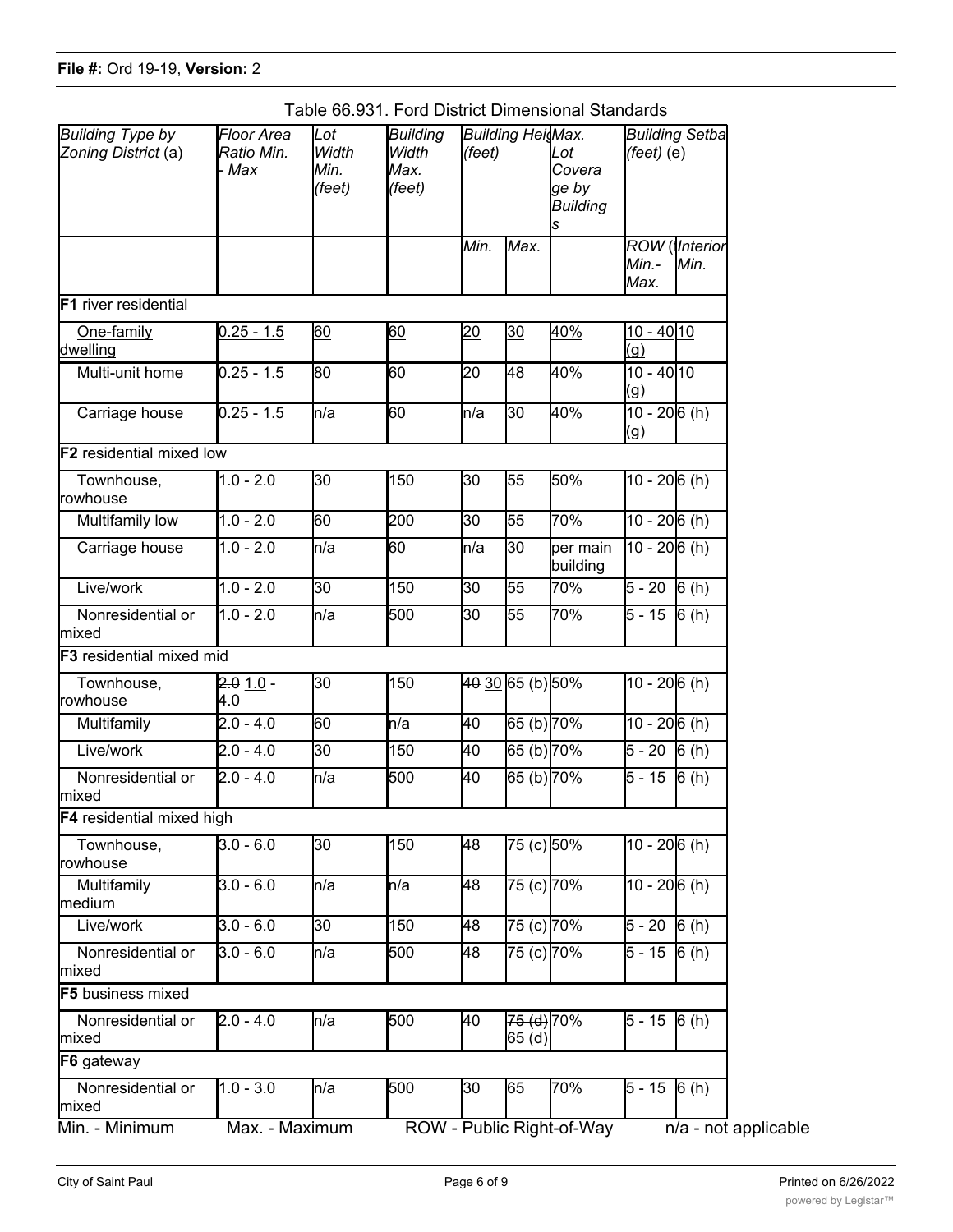Notes to table 66.331, Ford district dimensional standards:

- (a) Building types are described and defined in Chapter 5 of the Ford Site Zoning and Public Realm Master Plan.
- (b) A maximum building height of seventy-five (75) feet may be permitted with a minimum ten (10) foot stepback from all minimum setback lines for all portions of the building above a height of twenty-five (25) feet.
- (c) All portions of a building above a height of twenty-five (25) feet shall be stepped back a minimum of ten (10) feet from all minimum setback lines. The maximum building height may exceed seventy-five (75) feet, to a maximum of one hundred ten (110) feet, subject to the following conditions:
	- (1) A minimum of one (1) acre of buildable land in the F1, F2, F3, and/or F4 districts shall have been dedicated or conveyed to the city for public use for parks, playgrounds, recreation facilities, trails, or open space, in excess of the amount of land required to be dedicated for parkland at the time of platting. Such dedication of the additional parkland must be consistent with the criteria for parkland dedication in section 69.511, and is subject to city council approval.
	- (2) Maximum developable gross floor area of dedicated land from (c)(1), based on its underlying zoning, may be transferred and added to development allowed in an F4-zoned area, in compliance with other applicable requirements for the district or building, such as FAR, setbacks and open space coverage.
- (d) All portions of a building above a height of twenty-five (25) feet shall be stepped back a minimum of ten (10) feet from all minimum setback lines. Building height may exceed sixty-five (65) feet, to a maximum of seventy-five (75) feet, with a minimum ten (10) foot stepback from all minimum setback lines for all portions of the building above a height of thirty (30) feet, except for corner elements and portions of the building facing the civic square identified in the Ford Site Zoning and Public Realm Master Plan, Chapter 7.
- (e) Building setback is the horizontal distance between a lot line and the nearest above-grade point of a building. An interior setback is measured from an interior lot line, which is a lot line separating a lot from another lot or lots. A public right-of-way (ROW) setback is measured from a lot line that is not an interior lot line: a lot line separating a lot from a street, alley, or public way.
- (f) Maximum building setback shall apply to at least sixty (60) percent of the building facade along the right-of-way.
- (g) Buildings shall be setback a minimum of thirty (30) feet, with no maximum setback, from a lot line separating a lot from Mississippi River Boulevard.
- (h) No setback is required for building walls containing no windows or other openings when the wall meets the fire resistance standards of the Minnesota State Building Code and there is a Common Interest Community (CIC) or recorded maintenance easement that covers the affected properties.

## **Section 5.**

## **Sec. 66.942. Ford district vehicle parking standards.**

Off-street parking shall be provided as follows. These requirements supersede the parking requirements in